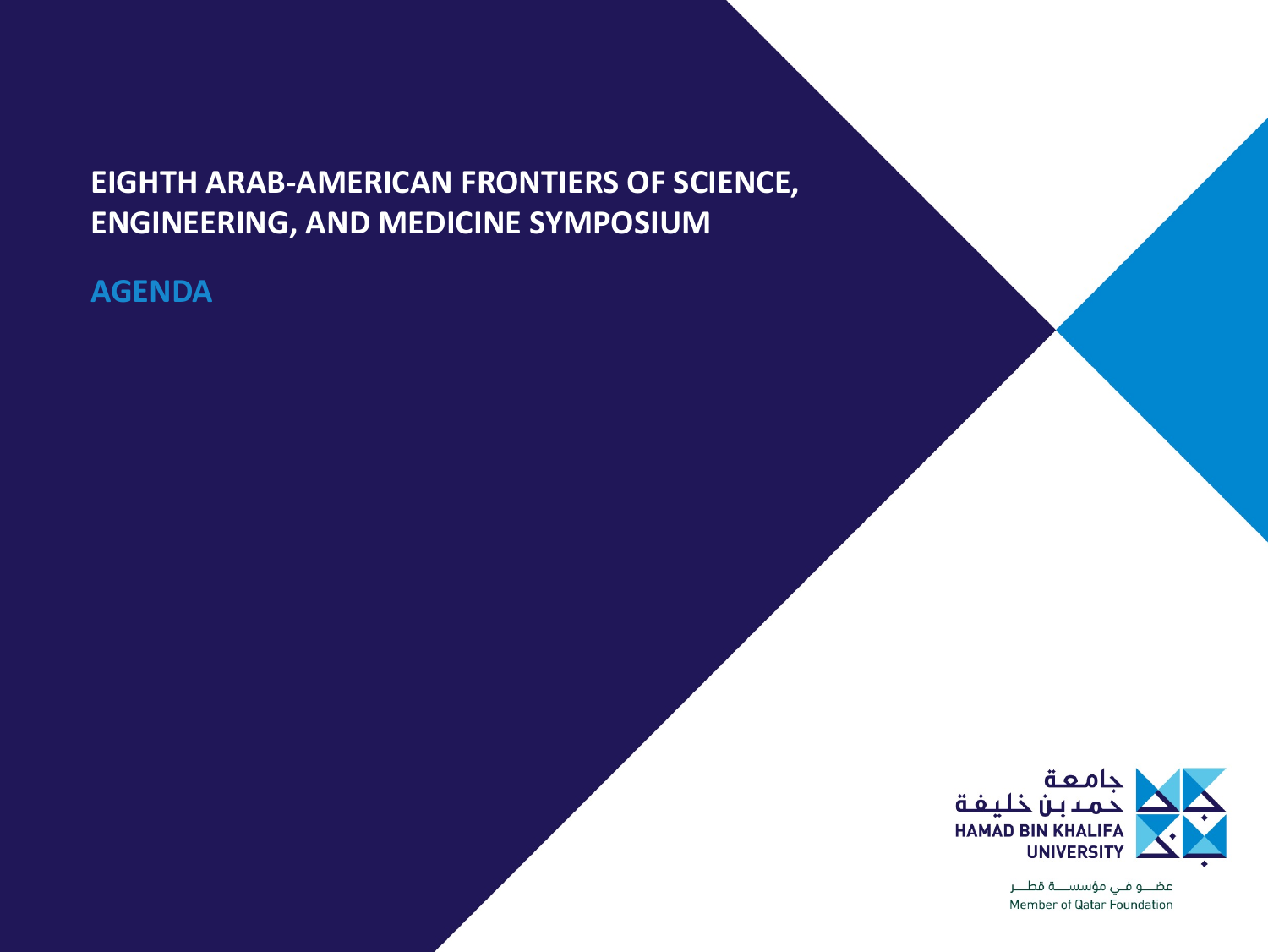





# Monday, November 1, 2021

**10:30 AM EDT / 5:30 PM AST** *Onboarding and Registration* **11:00 AM EDT / 6:00 PM AST** *Opening Remarks* **11:30 AM EDT / 6:30 PM AST** *Session I: Advanced Materials* **1:00 PM EDT / 8:00 PM AST Break 1:10 PM EDT / 8:10 PM AST** *Mix and Mingle* **1:40 PM EDT / 8:40 PM AST** *Poster Session 1* **2:40 PM EDT / 9:40 PM AST** *Keynote* **3:00 PM EDT / 10:00 PM AST** *Optional Informal Networking*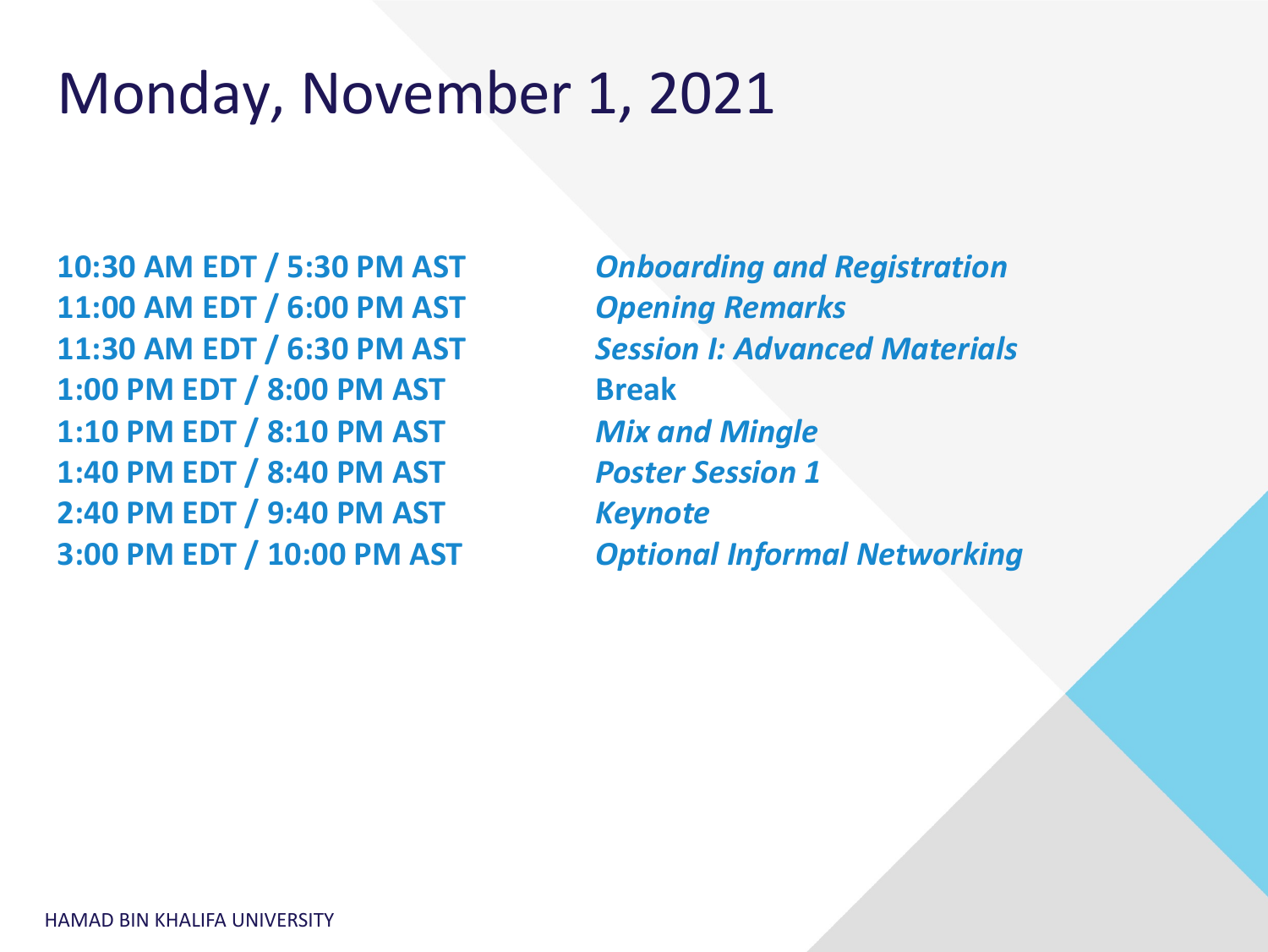

# Tuesday, November 2, 2021

**10:30 AM EDT / 5:30 PM AST Onboarding and Registration 11:00 AM EDT / 6:00 PM AST Session II: e-Health 12:30 PM EDT / 7:30 PM AST Break 12:40 PM EDT / 7:40 PM AST Mix and Mingle 1:00 PM EDT / 8:00 PM AST Poster Session 2 2:00 PM EDT / 9:00 PM AST Funding Opportunities 2:30 PM EDT / 9:30 PM AST The Qatari Experience:** 

**HBKU Research Highlights Virtual Tour**

**3:00 PM EDT / 10:00 PM AST Optional Informal Networking**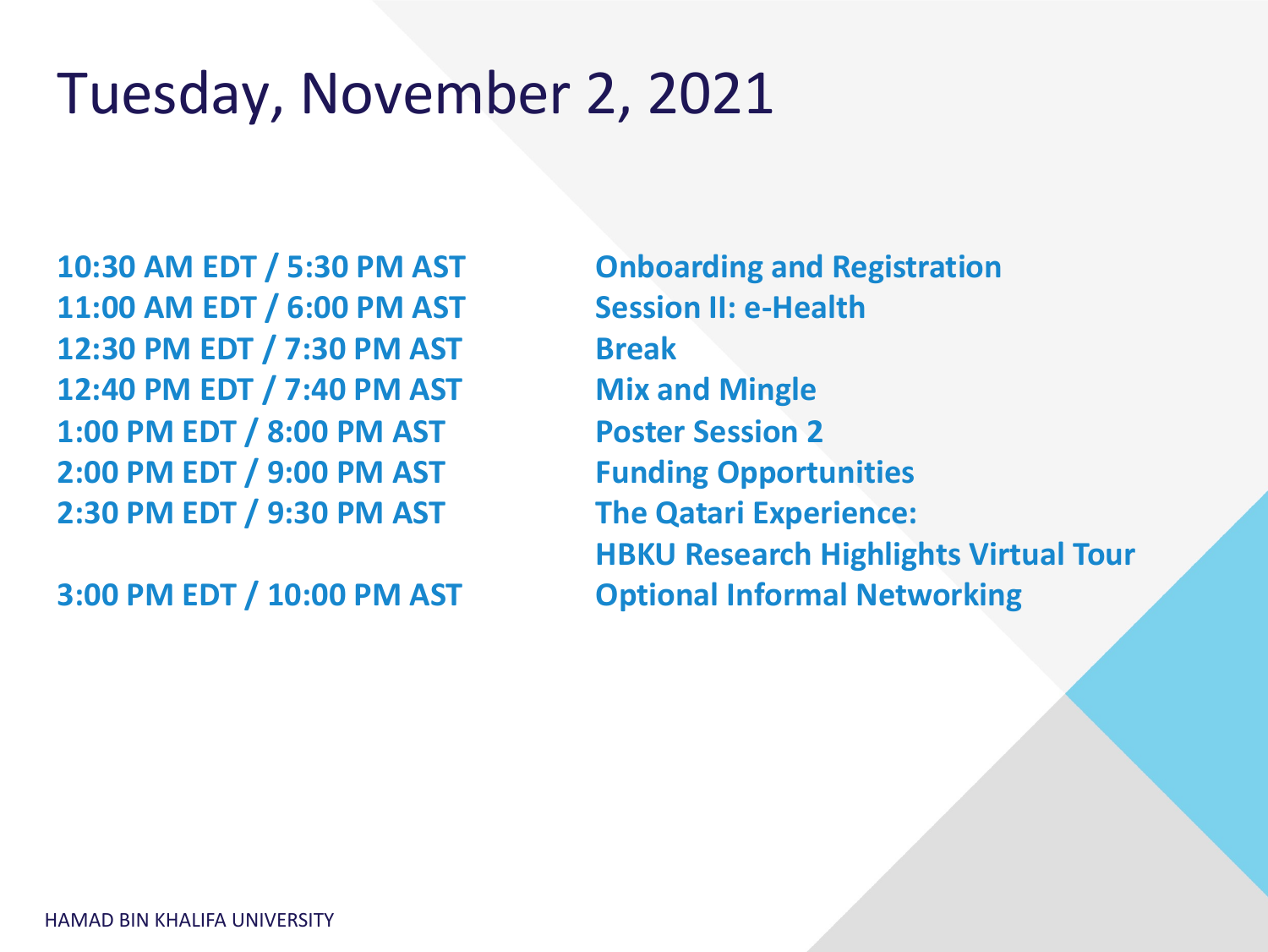## Wednesday, November 3, 2021

**10:30 AM EDT / 5:30 PM AST Onboarding and Registration 11:00 AM EDT / 6:00 PM AST Session III: Water, Food, and Environment 12:30 PM EDT / 7:30 PM AST Mix and Mingle 12:55 PM EDT / 7:55 PM AST Break 1:05 PM EDT / 8:05 PM AST Session IV: Cybersecurity 2:35 PM EDT / 9:35 PM AST The Qatari Experience: Mathaf: Arab** 

**Museum of Modern Art Virtual Tour**

**3:00 PM EDT / 10:00 PM AST Optional Informal Networking**